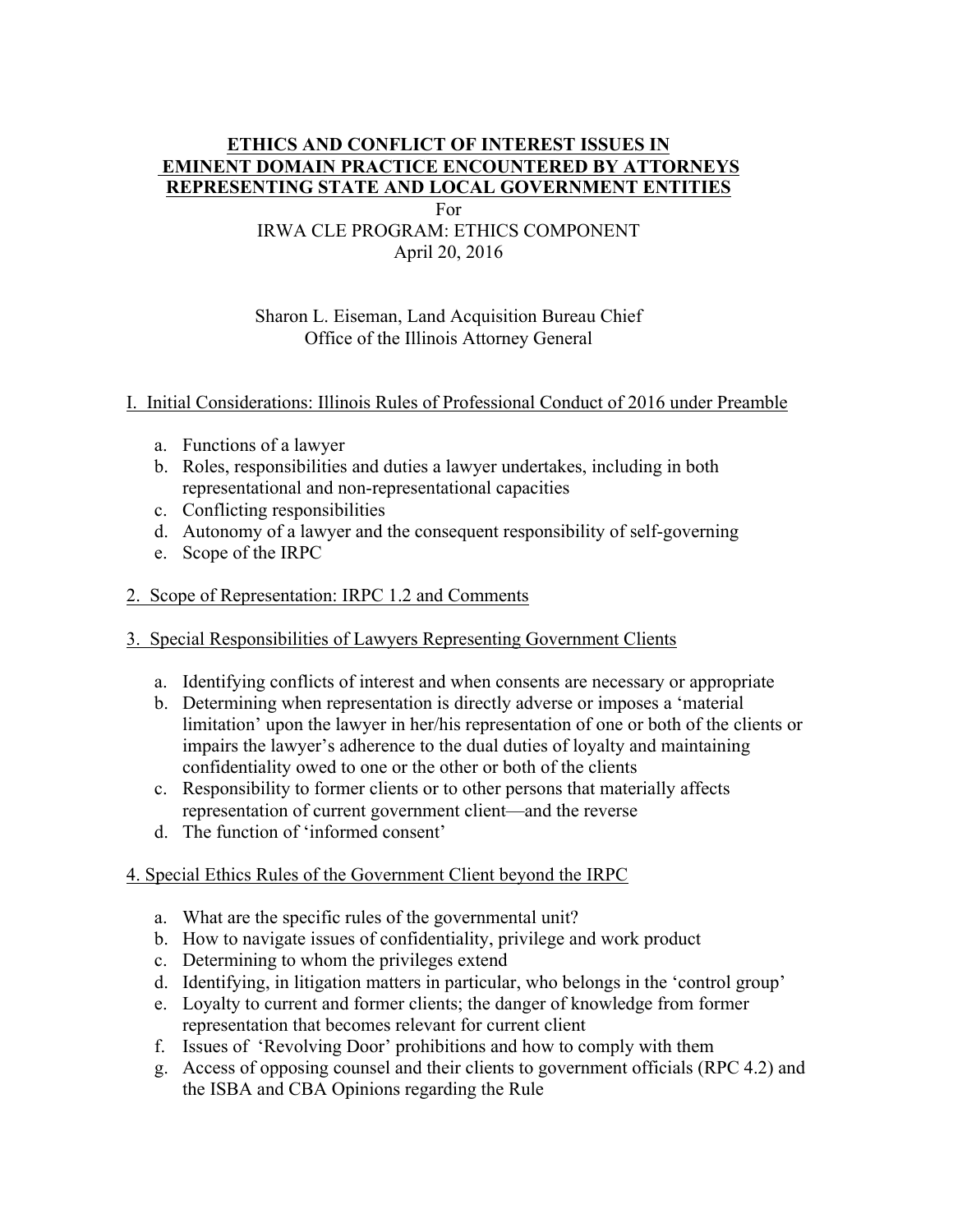**SCENARIOS**: Three Fact Patterns of potential 'real life' situations are presented to illustrate conflicts of interest resembling those an attorney who represents the State in a condemnation proceeding might encounter.

**CONCLUDING NARRATIVE**: As more concrete examples, attorneys in private practice who represent the State, state agencies or local government entities in acquiring property or in bringing claims against owners of contaminated property or in foreclosing on property that is encumbered with state or federal tax liens might be (or might have been) a partner or an associate in a firm that also represents the lenders or creditors who have filed liens against the real estate in which the governmental clients have an interest. In another potential scenario, the firm represents the plaintiff in a foreclosure proceeding against property that is the subject of the litigation or transaction assigned by the government client to that same firm. In this constantly evolving and complex economic climate, it is not so unusual for the same real estate to be the subject of both the government representation and the bankruptcy or foreclosure matter, which means a conflict of interest or the appearance of such a conflict, may exist. If that is the case, then the interests of the various clients must be examined in light of applicable professional responsibility rules, and a decision must be made as to whether such a potential or real conflict can or cannot be waived by the respective clients, including the government entities represented by the appointed attorneys. In accordance with the Rules, for representation to continue for parties with actual or even potential conflicts, the parties must, at the very least, be fully informed of the facts and provide the required consents (often far more stringent for government entities) and the attorneys must remain vigilant as to conflicts that may arise during the pendency of the transaction or the litigation that affect their ability to be objective, diligent and vigorous advocates for the client and the client's interests.

Even closer to home, when an eminent domain case for the Department of Transportation (represented by the Attorney General) is assigned for litigation to a Special Assistant Attorney General whose firm represents the mortgagee on title to the subject property or a creditor in a bankruptcy proceeding filed by the property owner, the situation is ripe for a potential conflict of interest as described in Section 1.7 of the IRPC. The same assumption would hold true where a Special Assistant who represents the IEPA in a complaint against an environmental polluter works in a firm that represents or is asked to represent the owner of the pollution emitting property in the sale of the company. Such conflicts of interest and confidentiality issues arise because the two clients in each scenario: the condemning authority and the lender bank in the first example, and the government regulator and the defendant-owner of the polluting property in the second example, have interests that are likely adverse but they are represented by the same firm, thus creating a 'material limitation' that is prohibited by the IRPC.

If the decision is close, the creation of a "firewall" can sometimes provide the needed protection but with the condition that, if circumstances change, withdrawal may become necessary. On the other hand, it can be equally acceptable and possibly necessary to conclude that a compromise of the clients' interests should not be risked, and so you decide